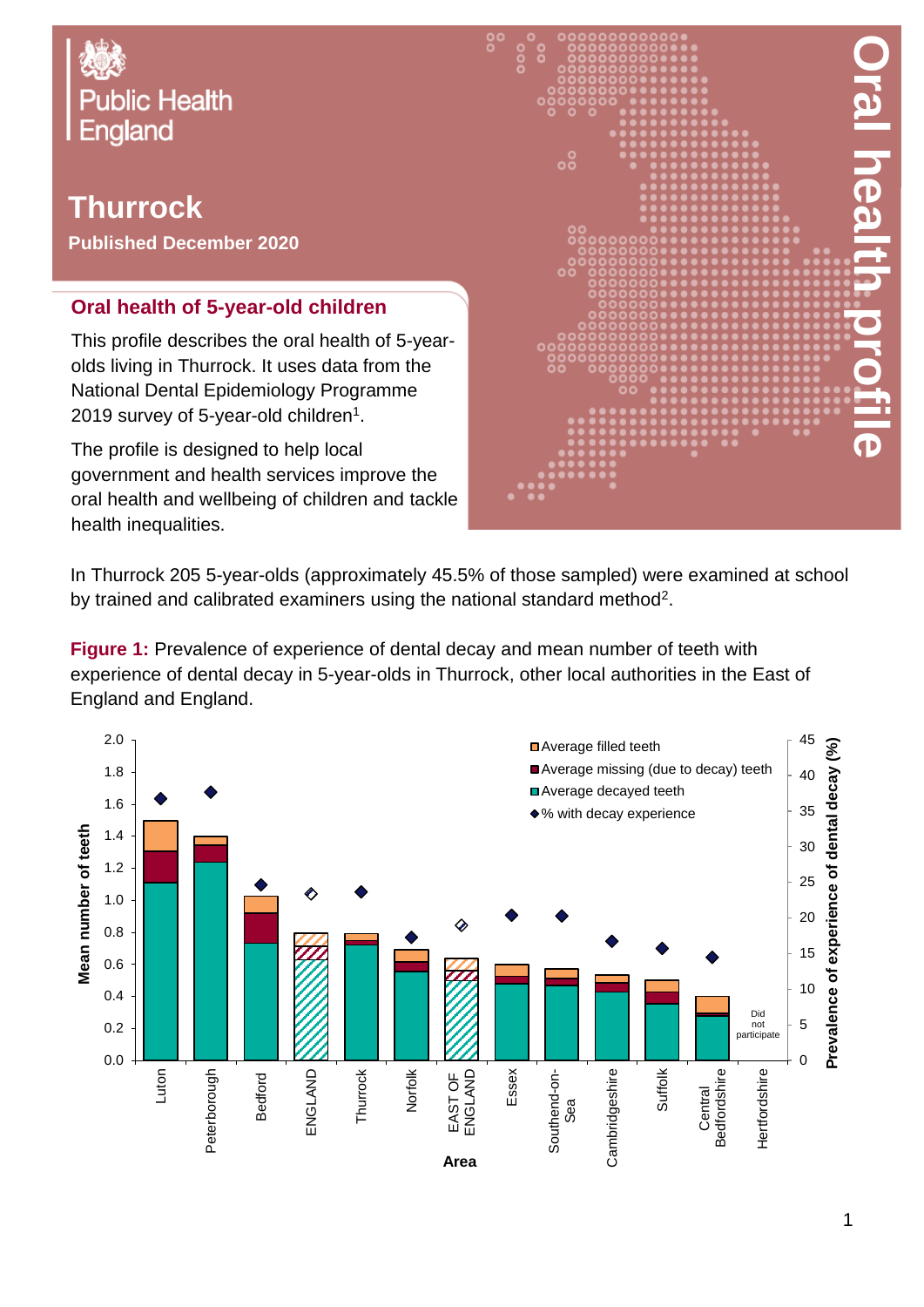**Table 1:** Experience of dental decay in 5-year-olds in Thurrock, other local authorities in the East of England and England.

| Local authority             | Prevalence of<br>experience of<br>dental decay<br>(% ) | Mean number of teeth<br>with experience of<br>dental decay in all<br>examined children<br>n (95% confidence<br>intervals) | Mean number of teeth<br>with experience of<br>dental decay in children<br>with any decay<br>experience<br>n (95% confidence<br>intervals) |  |
|-----------------------------|--------------------------------------------------------|---------------------------------------------------------------------------------------------------------------------------|-------------------------------------------------------------------------------------------------------------------------------------------|--|
| Peterborough                | 37.7                                                   | 1.4<br>$(1.05 - 1.75)$                                                                                                    | 3.7<br>$(3.03 - 4.38)$                                                                                                                    |  |
| Luton                       | 36.8                                                   | 1.5<br>$(1.16 - 1.84)$                                                                                                    | 4.1<br>$(3.39 - 4.75)$                                                                                                                    |  |
| <b>Bedford</b>              | 24.7                                                   | 1.0<br>$(0.73 - 1.33)$                                                                                                    | 4.2<br>$(3.40 - 4.92)$                                                                                                                    |  |
| <b>Thurrock</b>             | 23.6                                                   | 0.8<br>$(0.53 - 1.06)$                                                                                                    | 3.3<br>$(2.63 - 4.07)$                                                                                                                    |  |
| England                     | 23.4                                                   | 0.8<br>$(0.78 - 0.81)$                                                                                                    | 3.4<br>$(3.36 - 3.44)$                                                                                                                    |  |
| <b>Essex</b>                | 20.4                                                   | 0.6<br>$(0.54 - 0.66)$                                                                                                    | 2.9<br>$(2.73 - 3.15)$                                                                                                                    |  |
| Southend-on-Sea             | 20.3                                                   | 0.6<br>$(0.34 - 0.80)$                                                                                                    | 2.8<br>$(2.06 - 3.56)$                                                                                                                    |  |
| East of England             | 19.0                                                   | 0.6<br>$(0.60 - 0.67)$                                                                                                    | 3.3<br>$(3.21 - 3.48)$                                                                                                                    |  |
| <b>Norfolk</b>              | 17.3                                                   | 0.7<br>$(0.60 - 0.78)$                                                                                                    | 4.0<br>$(3.67 - 4.33)$                                                                                                                    |  |
| Cambridgeshire              | 16.7                                                   | 0.5<br>$(0.44 - 0.63)$                                                                                                    | 3.2<br>$(2.79 - 3.61)$                                                                                                                    |  |
| Suffolk                     | 15.7                                                   | 0.5<br>$(0.42 - 0.58)$                                                                                                    | 3.2<br>$(2.85 - 3.52)$                                                                                                                    |  |
| <b>Central Bedfordshire</b> | 14.5                                                   | 0.4<br>$(0.19 - 0.61)$                                                                                                    | 2.8<br>$(1.81 - 3.74)$                                                                                                                    |  |
| Hertfordshire               |                                                        | Did not participate                                                                                                       |                                                                                                                                           |  |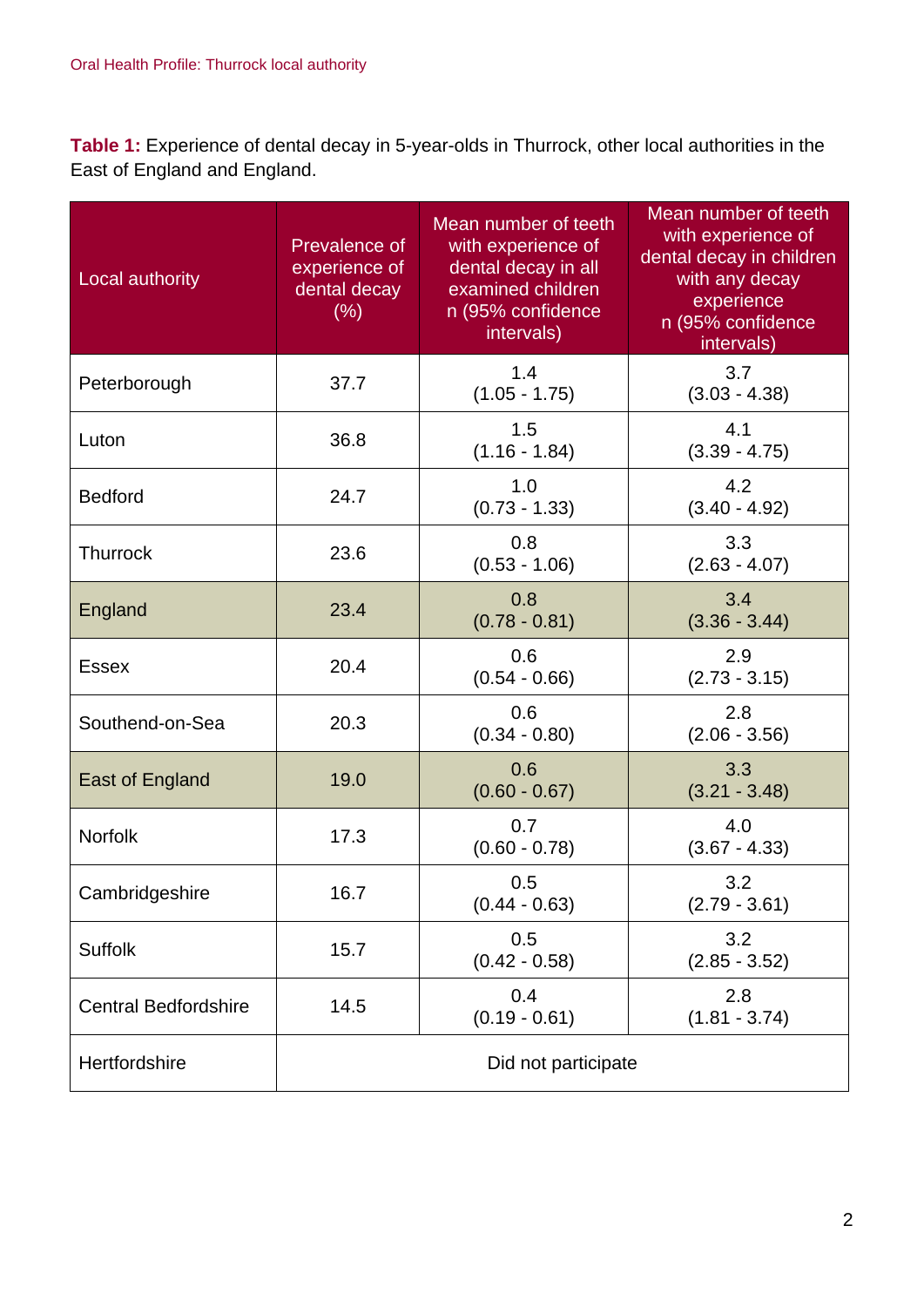Table 2. Measures of oral health among 5-year-olds in Thurrock, it's statistical neighbours,<sup>i</sup> the East of England and England.

|                                                                                                    | <b>Thurrock</b> | <b>Statistical</b><br>neighbour within<br>East of England:<br>Southend-on-Sea | Statistical<br>neighbour<br>comparator 1:<br>Medway | East of<br>England | England |
|----------------------------------------------------------------------------------------------------|-----------------|-------------------------------------------------------------------------------|-----------------------------------------------------|--------------------|---------|
| Prevalence of<br>experience of dental<br>decay                                                     | 23.6%           | 20.3%                                                                         | 25.5%                                               | 19.0%              | 23.4%   |
| Mean number of teeth<br>with experience of<br>dental decay                                         | 0.8             | 0.6                                                                           | 0.8                                                 | 0.6                | 0.8     |
| Mean number of teeth<br>with experience of<br>decay in those with<br>experience of dental<br>decay | 3.3             | 2.8                                                                           | 3.2                                                 | 3.3                | 3.4     |
| Mean number of<br>decayed teeth in<br>those with experience<br>of dental decay                     | 3.1             | 2.3                                                                           | 2.4                                                 | 2.6                | 2.7     |
| Proportion with active<br>decay                                                                    | 22.6%           | 18.3%                                                                         | 22.7%                                               | 16.3%              | 20.4%   |
| Proportion with<br>experience of tooth<br>extractionii                                             | 2.6%            | 2.6%                                                                          | 2.3%                                                | 1.8%               | 2.2%    |
| Proportion with dental<br>abscess                                                                  | 0.9%            | 2.6%                                                                          | 0.0%                                                | 0.7%               | 1.0%    |
| Proportion with teeth<br>decayed into pulp                                                         | 4.2%            | 6.1%                                                                          | 2.2%                                                | 2.5%               | 3.3%    |
| Proportion with decay<br>affecting incisorsiii                                                     | 4.1%            | 4.0%                                                                          | 3.1%                                                | 3.5%               | 5.2%    |
| Proportion with high<br>levels of plaque present<br>on upper front teethiv                         | 3.3%            | 1.3%                                                                          | 0.0%                                                | 0.5%               | 1.2%    |

<sup>i</sup>generated by the children's services statistical neighbour benchmarking tool, the neighbour within the East of England has "Close" comparator characteristics and the national neighbour 1 has "Very Close" comparator characteristics<sup>3</sup>.

ii experience of extraction of one or more teeth on one or more occasions.

iii dental decay involving one or more surfaces of upper anterior teeth.

iv indicative of poor tooth brushing habits.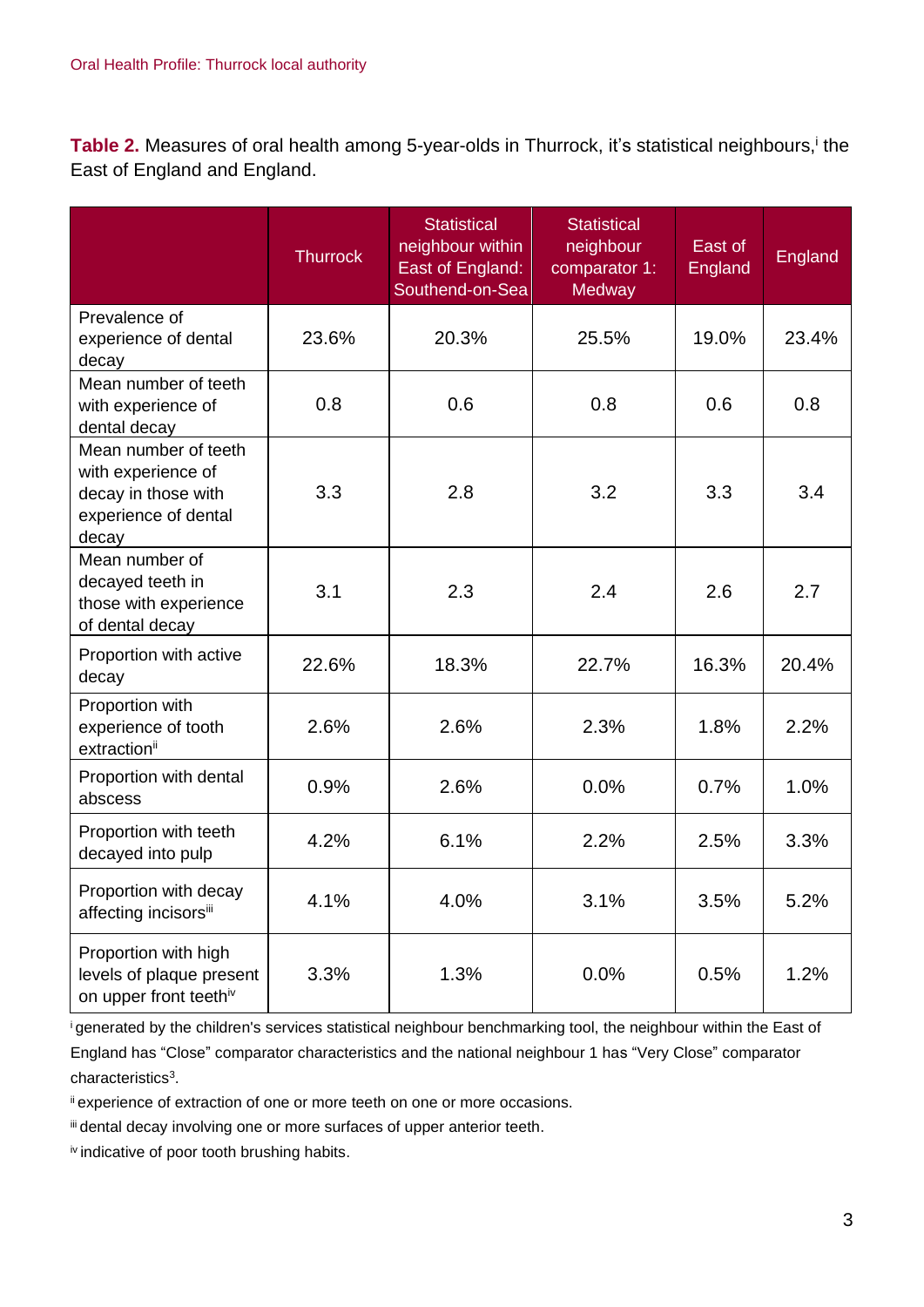



Error bars represent 95% confidence limits





Error bars represent 95% confidence limits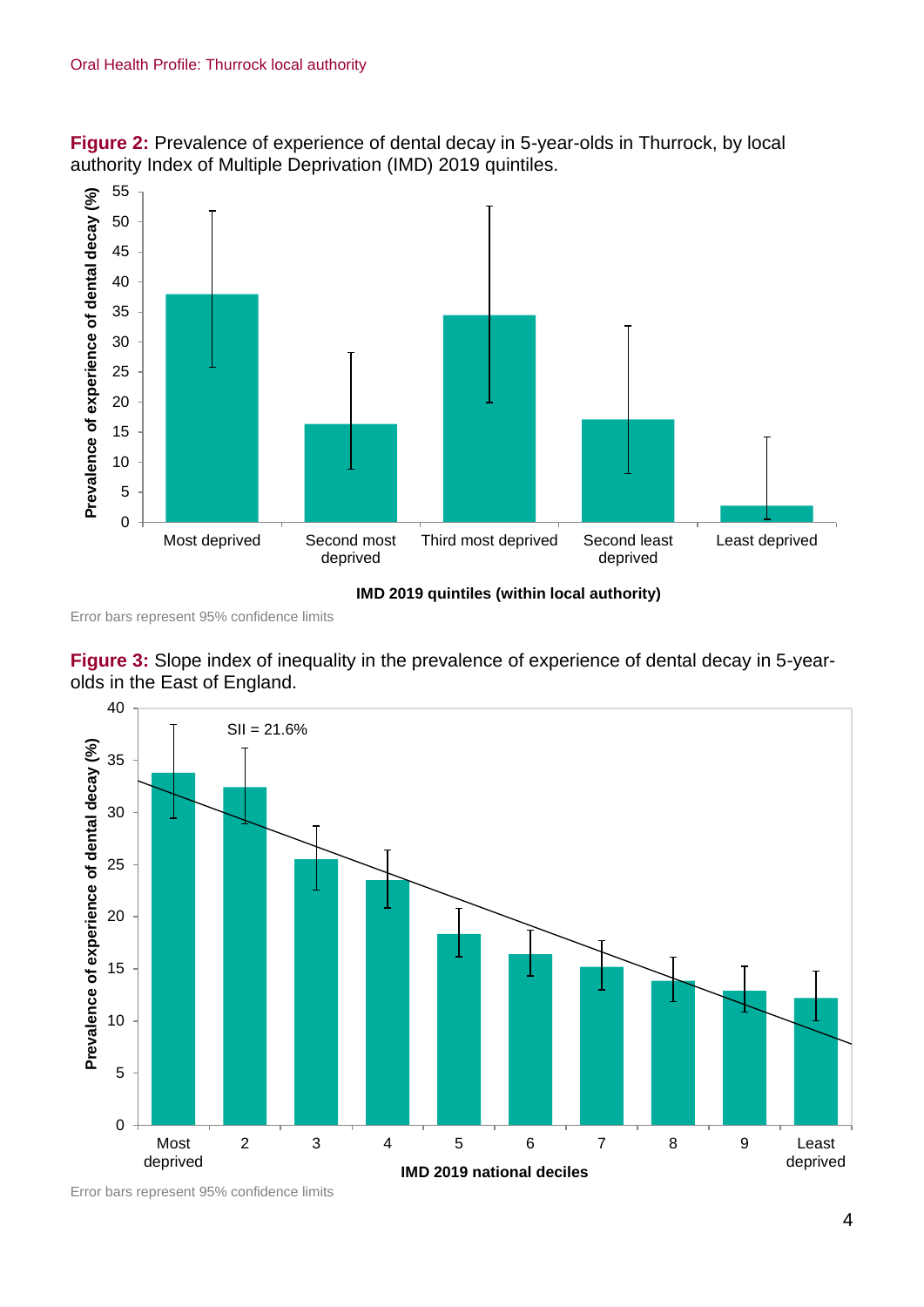**Figure 4:** Prevalence of experience of dental decay in 5-year-olds in Thurrock, the East of England and England, by year.



Error bars represent 95% confidence limits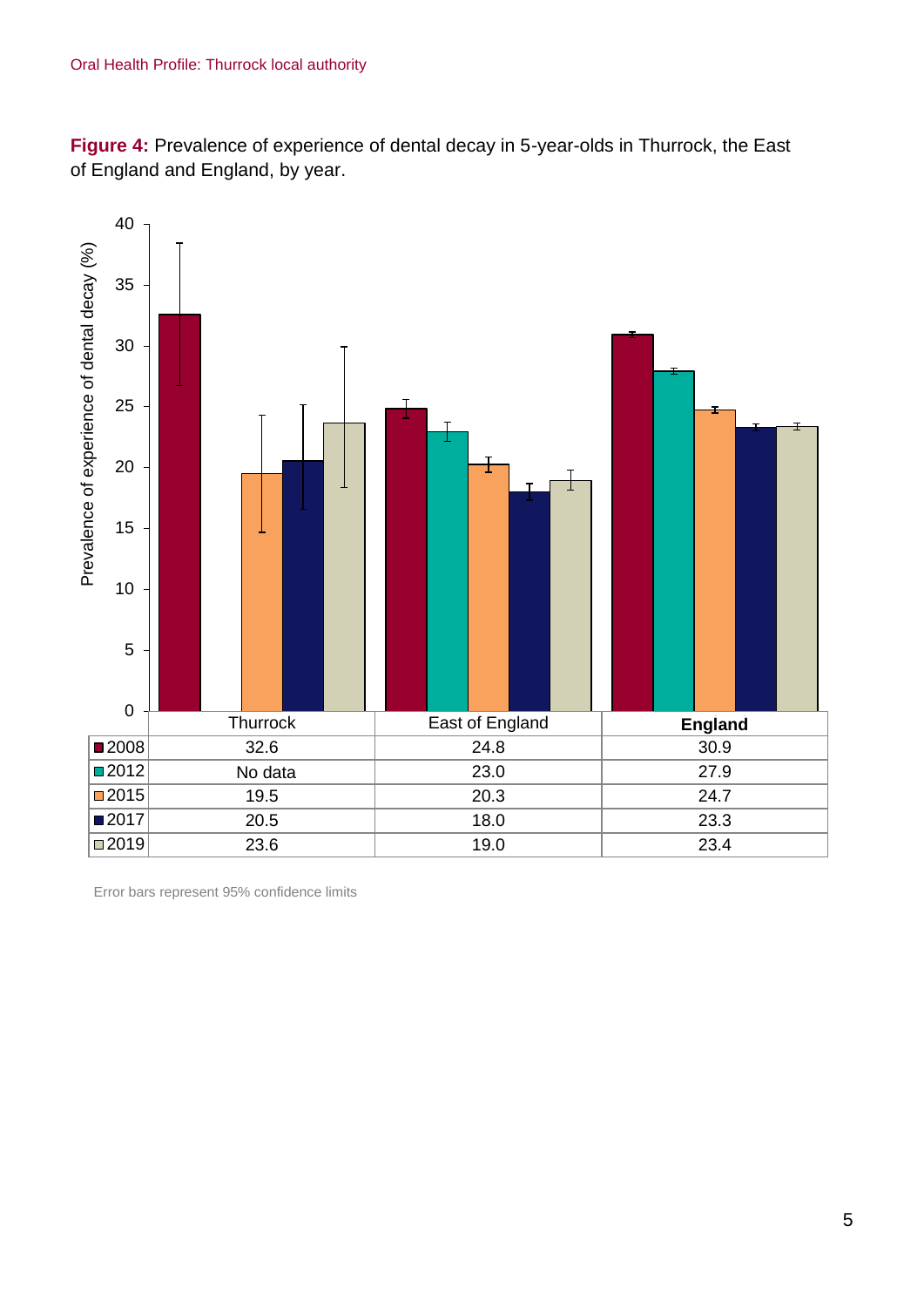**Table 3:** Experience of dental decay in 5-year-olds in the East of England, by ethnic group.

| Ethnic group                         | Number of<br>children<br>examined<br>(N) | <b>Prevalence of</b><br>experience of<br>dental decay<br>$(\% )$ | Mean number of teeth<br>with experience of<br>dental decay among<br>children with any<br>experience of dental<br>decay n (95% CI) | Prevalence of<br>dental decay<br>affecting incisors<br>(% ) |
|--------------------------------------|------------------------------------------|------------------------------------------------------------------|-----------------------------------------------------------------------------------------------------------------------------------|-------------------------------------------------------------|
| Asian/Asian<br><b>British</b>        | 336                                      | 37.2                                                             | 4.2<br>$(3.59 - 4.75)$                                                                                                            | 12.8                                                        |
| Mixed                                | 233                                      | 24.0                                                             | 4.4<br>$(3.54 - 5.28)$                                                                                                            | 8.6                                                         |
| Other ethnic<br>background           | 48                                       | 20.8                                                             | 4.4<br>$(2.37 - 6.43)$                                                                                                            | 6.3                                                         |
| White                                | 4,546                                    | 18.7                                                             | 3.4<br>$(3.17 - 3.56)$                                                                                                            | 2.8                                                         |
| Not provided                         | 3,118                                    | 17.6                                                             | 3.1<br>$(2.84 - 3.26)$                                                                                                            | 3.2                                                         |
| <b>Black/Black</b><br><b>British</b> | 139                                      | 17.3                                                             | 3.3<br>$(2.24 - 4.43)$                                                                                                            | 3.6                                                         |
| East of England                      | 8,420                                    | 19.0                                                             | 3.3<br>$(3.21 - 3.48)$                                                                                                            | 3.5                                                         |

**Figure 5:** Prevalence of experience of dental decay in 5-year-olds in the East of England, by ethnic group.



Error bars represent 95% confidence limits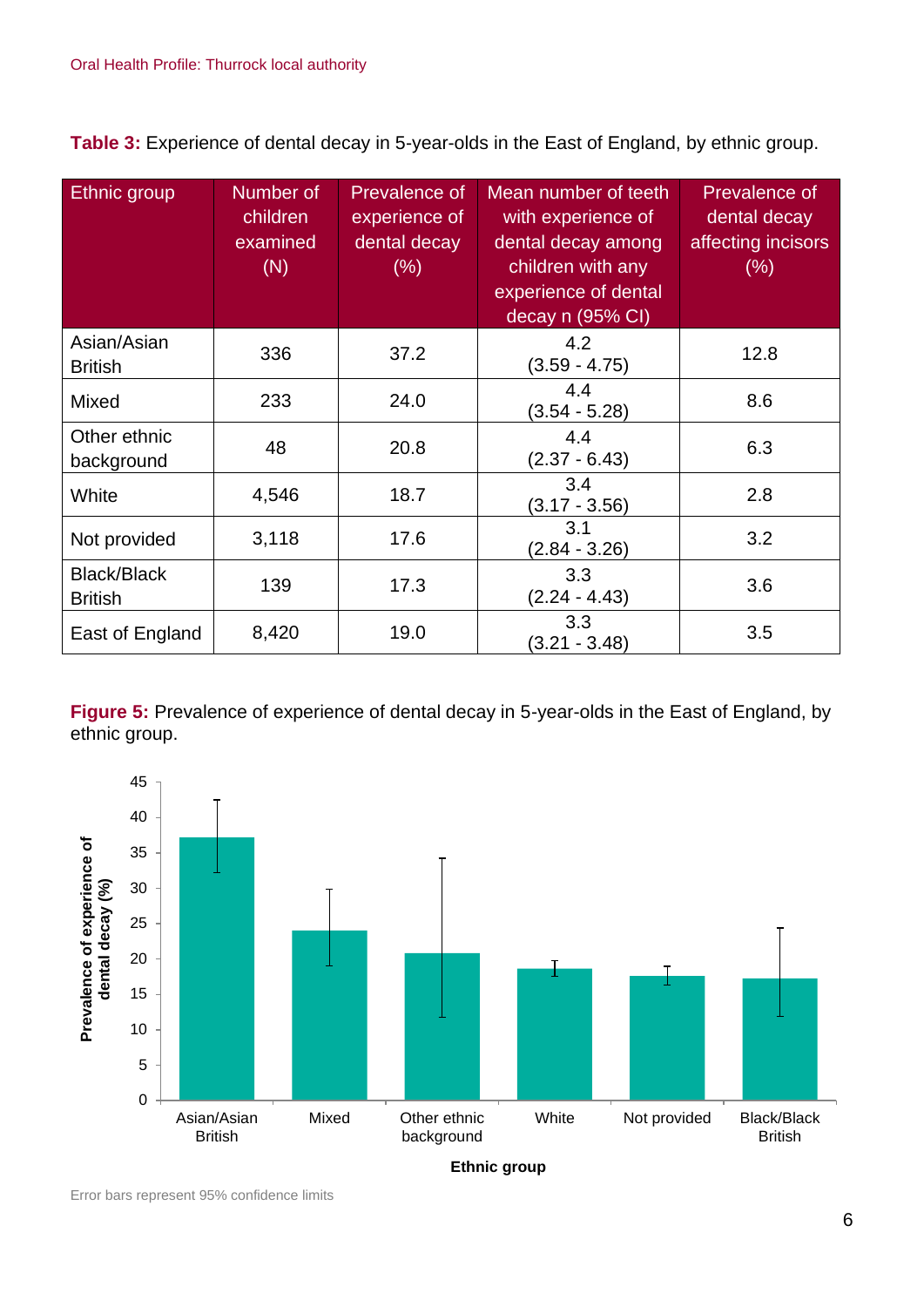**Table 4:** Prevalence and severity of experience of dental decay in 5-year-olds in Thurrock, by ward clusters.

| <b>Ward cluster</b> | Prevalence of<br>experience of<br>dental decay<br>(% ) | Mean number of<br>teeth with<br>decay in all<br>examined children<br>n (95% CI) | Mean number of teeth<br>with experience of<br>experience of dental dental decay in children<br>with any decay<br>experience<br>n (95% CI) |
|---------------------|--------------------------------------------------------|---------------------------------------------------------------------------------|-------------------------------------------------------------------------------------------------------------------------------------------|
| Central             | 19.15                                                  | 1.1<br>$(0.35 - 1.78)$                                                          | 5.6<br>$(3.73 - 7.38)$                                                                                                                    |
| East                | 17.02                                                  | 0.5<br>$(0.24 - 0.82)$                                                          | 3.1<br>$(2.16 - 4.09)$                                                                                                                    |
| West                | 31.34                                                  | 0.9<br>$(0.45 - 1.37)$                                                          | 2.9<br>$(1.84 - 3.97)$                                                                                                                    |

## **Summary**

In Thurrock, average levels of dental decay are similar to the average for England. Within Thurrock, the highest levels of experience of dental decay are found in the West ward cluster.

The small sample size means it is not possible to provide information at ward level. Future surveys could be commissioned to provide larger samples to facilitate local analysis. Commissioning High Quality Information to Support Oral Health Improvement: A toolkit about dental epidemiology for local authorities, commissioners and partners is available to support the commissioning of oral health surveys<sup>4</sup>.

Public health interventions can improve child oral health at a local level. Local authorities improving oral health: commissioning better oral health for children and young people is available to support local authorities to commission oral health improvement programmes for children and young people aged up to 19 years<sup>5</sup>.

If further local analysis is required, please contact the national dental public health team: DentalPHIntelligence@phe.gov.uk